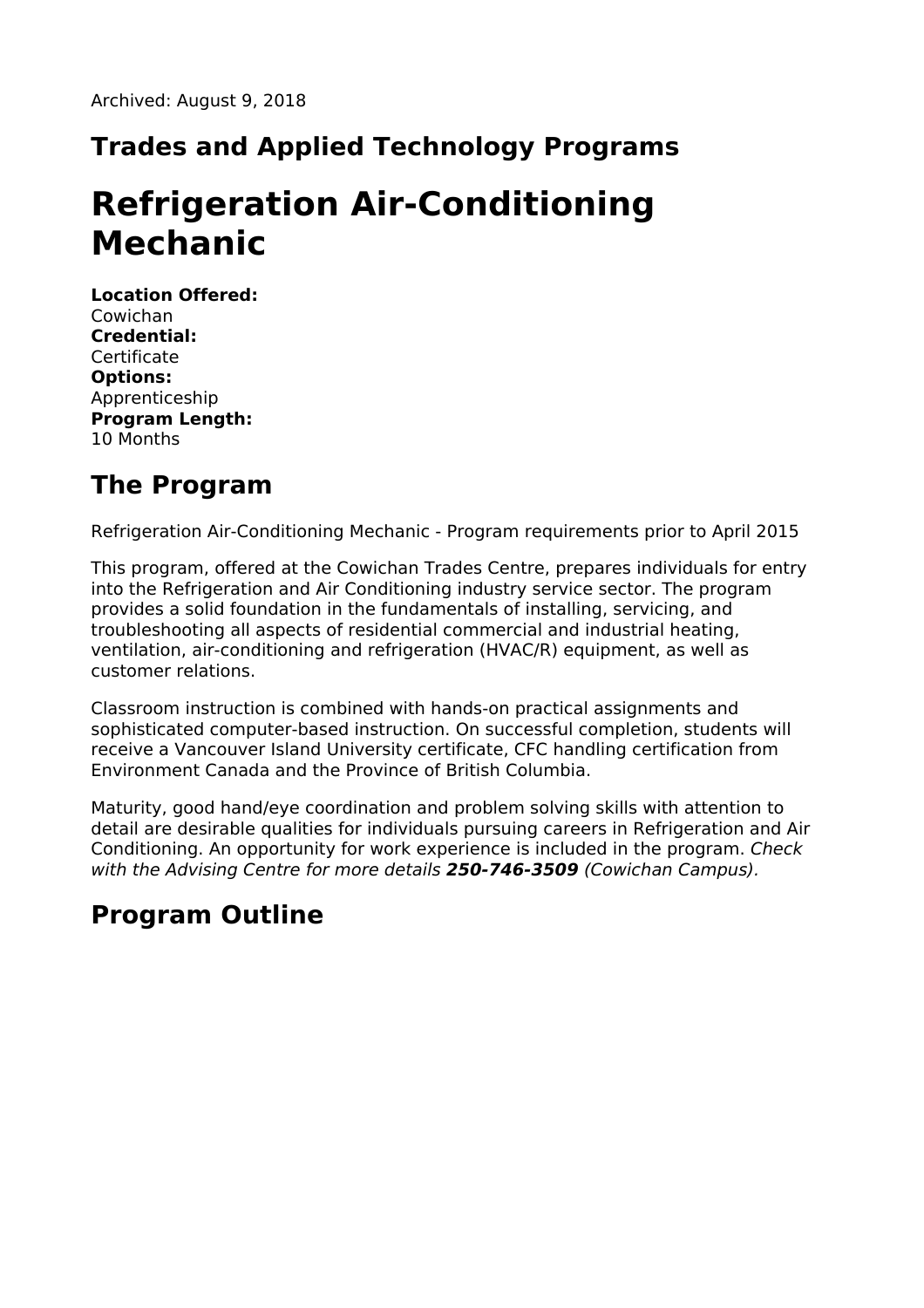| <b>Refrigeration Air-Conditioning Mechanic</b>     | <b>Credits</b> |
|----------------------------------------------------|----------------|
| HVAC 130T - (Essential Workplace Skills)           |                |
| HVAC 131T - (Tools and Equipment)                  |                |
| HVAC 132T - (Refrigeration Fundamentals Level 1)   |                |
| HVAC 133T - (Electrical Fundamentals Level 1 & 2)  | 3              |
| HVAC 134T - (Heating Fundamentals Level 1)         | 2              |
| HVAC 135T - (Commercial Refrigeration Level 1 & 2) | 3              |
| HVAC 136T - (Comfort Cooling Level 1 & 2)          | 3              |
| HVAC 137T - (Work Experience)                      | 1.5            |
| HVAC 138T - (Heat Pumps Level 2)                   | 3              |
| HVAC 139T - (Emerging Technologies Capstone)       | 1.5            |
| HVAC 140T - (Systems Analysis)                     | 2              |
| HVAC 141T - (Advanced Controls Level 2)            | 2              |
| <b>Total Credits</b> 30                            |                |

All program courses must be successfully completed before certificates will be issued.

## **Admission Requirements**

- Grade 12, or equivalent, or mature student status.
- Physically fit and good hand-eye coordination.
- Successful completion of assessment testing.
- Personal profile.
- A criminal record check is required.
- See also Trades general admission requirements.

## **Career Opportunities**

Graduates may find employment and apprenticeship opportunities with airconditioning companies, heating contractors. They may also seek employment in building systems maintenance, wholesale and retail sales, controls and instrumentation, equipment manufacturers, and installation and service of equipment.

### **Work Placement Opportunities**

#### **Apprenticeship Information**

Graduates of this program may receive credit towards the technical portion of the first and second year of the Refrigeration Mechanic Apprenticeship program. In order to complete the apprenticeship and become a journeyperson, in addition to on-the-job training, graduates would return to school for 8 weeks in Levels 3 and 4. Level 2 is now offered in Duncan at VIU's Cowichan campus.

The Refrigeration Mechanic Apprenticeship program consists of 5 years of on-the-job experience combined with 4 levels of in-school technical training in order to be eligible to write the Interprovincial (Red Seal) Examination for journeyperson certification.

For more information on apprenticeship training, please visit the website at www.itabc.ca, contact the Industry Training Centre at 1-866-660-6011, or call Tanya Reiber at Vancouver Island University toll–free at 1-888-920-2221, Ext. 6112.

#### **Start Date and Application Deadline**